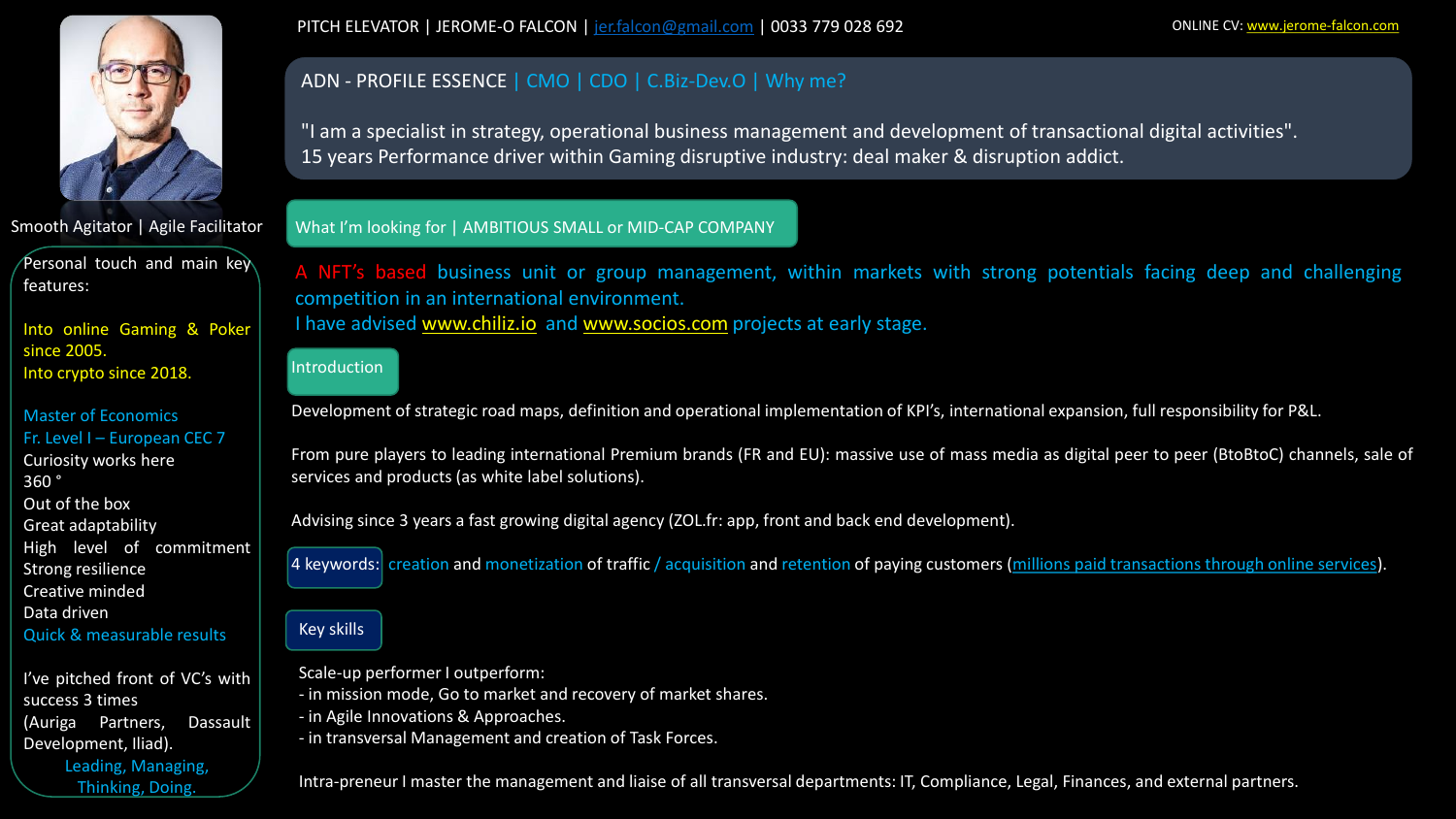## 2022-2013

Overhauled all of the MATCHEM ("French" Racing Post) & JOA group's (3rd French Casino Group: 33 Casinos) digital activities (€45M and €240M turnover, with an increasing share of the digital channel: +23% & + 10%), notably through the creation and leadership of a Joint Venture at JOA.

- launch of a brand new platforms (back & front) (desktop & mobile) at par with the market and increase the average basket of transactions (Paywall : + 20%)
- implemented CRM / retargeting policies and aggressive leads nurturing by strata of profiles in a context of high turnover
- divided the structural deficit of online activities by + two 60% (cost killing and optimization)
- Official representative to state authorities ANJ (previously ARJEL) / AFJEL & TRACFIN.

Raised my region (South East Europe) at first position (27% of group benefits) on the regulated markets of the 1st group of online gaming in the world (The Stars Group). - took over 5% (18% in total) in 11 months of MS from the French leader and launched simultaneously in three countries with strong ties one of the group's transactional website (BetStars) and the Share Liquidity project.

- 30 M€ annual budget management.

RETAIL: I led the digital transformation of an entity of 400 national points of sale in Belgium (Ladbrokes: 120 people / € 120M turnover (subsidiary of a listed group of 13K

- people and £ 1.2B turnover)) for inertia for 30 years with success:
- brand dusting, renovation of the physical network,
- launch of the transactional operator app and website: + 7% growth and 15% of market shares.

## 2013-2005

I mainly contributed to the regulation of a complex compliance environment:

a fast growing market, over 1 billion euros / year at that time (5 billion in 2019), having been the very first French Managing Director (2005) for a private Gaming operator (the Belgium "MrBookmaker" bought \$120M by Unibet, not for is Belgian native position but for the results and potential of French achievements in less than 2 years). I carried 3 brands at leadership position on their specialties with each more than 30% of Mkt Shares and co-founded a 4th sold to the American group Bally Technologies (Chiligaming Group).

Founder and Main speaker of iGamingFrance (French EGReview) I led French lobbying by organizing meetings with the French State authorities (French Gaming Commission and Economy Ministry: ANJ.fr) and private operators in what will become AFJEL (Regulated Private Operators Association)